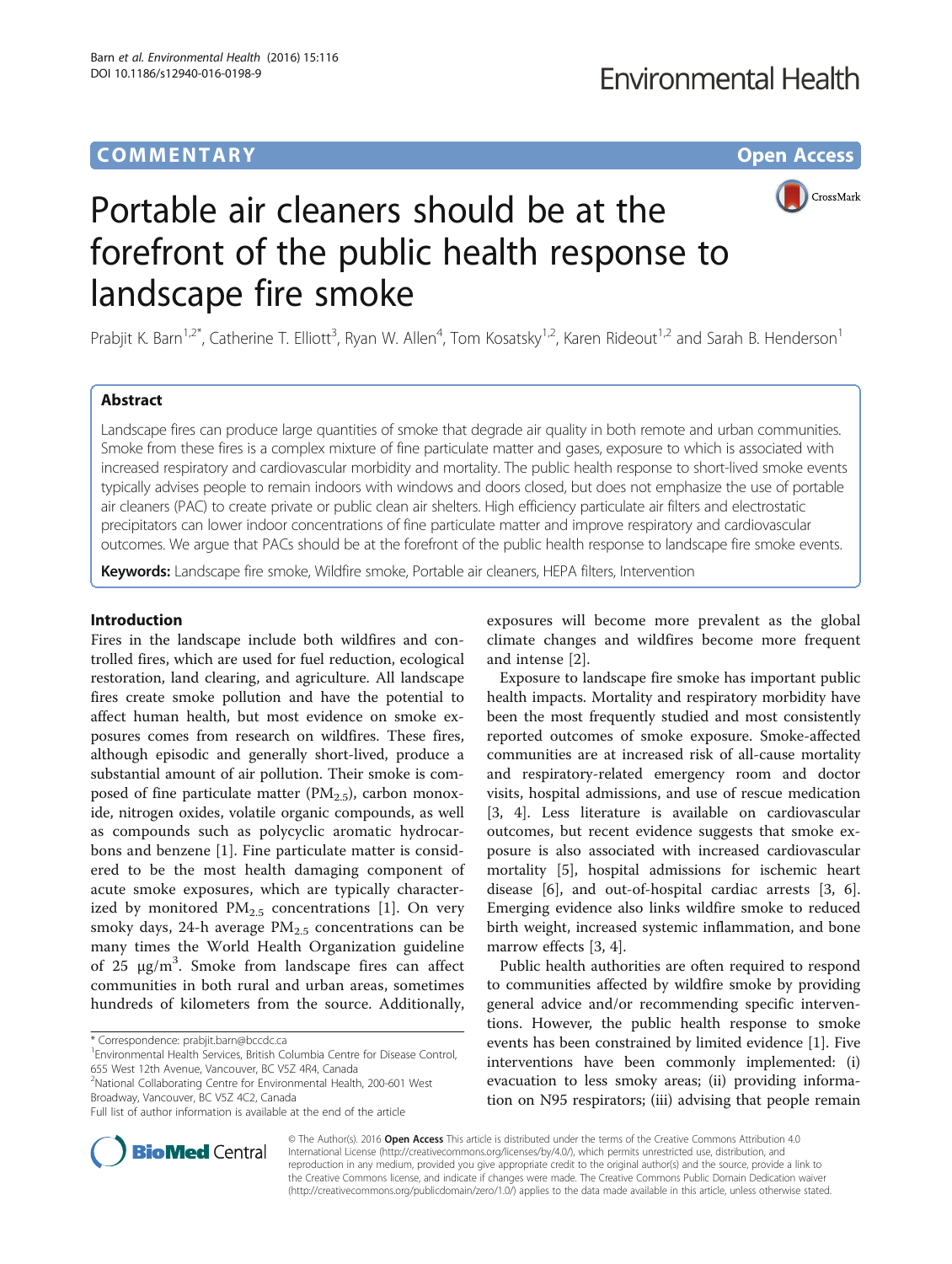indoors and reduce physical activity; (iv) promoting the use of portable air cleaners (PACs) to create private or public clean air shelters in homes or large buildings with well-maintained ventilation systems; and (v) augmenting existing induct filtration for institutional settings [\[1](#page-6-0)]. Evacuations are stressful, and may not protect populations from smoke in the absence of direct threat from fire [[7\]](#page-6-0). Respirator use is cumbersome and requires proper fit to be effective. The protection offered by staying indoors largely depends on building construction and the infiltration of outdoor air. Large indoor spaces may allow for dilution of smoke, and may have induct filtration as part of their ventilation systems. However, the utility of taking refuge in large indoor spaces for exposure reduction has not been evaluated during high pollution events [\[1](#page-6-0)]. On the other hand, a growing body of evidence suggests PACs are effective during such events [[8\]](#page-6-0).

We scanned the websites of eight North American public health authorities located in areas commonly impacted by wildfire smoke to review recommendations made during smoke events (Table 1). Although seven of the sites recommended PAC use, the level of information provided to the public varied widely. Among authorities recommending PAC use, advice ranged from specifying the type of air cleaner to use to simply stating "if you have room air cleaners, turn them on." Few provided accompanying advice, such as the need to ensure proper sizing of the unit and limit airflow into the room or home. Public health recommendations on PAC use in both private and public clean air shelters should be stronger and provide specific guidance to maximize the effectiveness of this important intervention. Here we define private shelters as any building that would normally have restricted access (e.g. homes and residential care facilities), and public shelters as any building that would

normally be accessible to the general public (e.g. community centers, shopping malls, and libraries).

In 2014, the British Columbia Centre for Disease Control published Guidance for Public Health Decision Making During Wildfire Smoke Events, which incorporated evidence reviews on the five most commonly implemented interventions listed above [\[1\]](#page-6-0). The aim of the document was to provide public health decision makers in British Columbia with a summary of the current evidence. Here we provide a synopsis of the evidence review on the use of PACs in private and public clean air shelters for a larger public health audience. Given the severity of recent wildfire seasons worldwide and the proven benefits of PAC use in high PM environments, we argue that PACs should be an integral part of the public health response to smoke events.

# Portable air cleaners

We define PACs as portable units equipped with high efficiency particulate air (HEPA) filters or electrostatic precipitators [[8\]](#page-6-0). Portable units are designed to clean air in a single room, although some studies show reductions in whole house  $PM_{2.5}$  concentrations [[9\]](#page-6-0). Both HEPA units and electrostatic precipitators target  $PM_{2.5}$ : HEPA units use mechanical suction to pull air across a high efficiency filter, and electrostatic precipitators charge an incoming stream of particles and collect them on an oppositely charged metal plate. There has been limited evaluation of induct filters, but we include some discussion of their use.

# Portable air cleaners reduce indoor particulate matter

Two studies have assessed the impact of PAC use on residential indoor PM2.5 during wildfire events. Henderson et al. [[9\]](#page-6-0) compared indoor PM<sub>2.5</sub> concentrations in two homes operating two or three electronic precipitators with

| Public Health Authority                                 | Recommendations <sup>a</sup>    |                                         |
|---------------------------------------------------------|---------------------------------|-----------------------------------------|
|                                                         | Use a portable/room air cleaner | Type of air cleaner that should be used |
| Canada                                                  |                                 |                                         |
| Alberta Health Services [23]                            | V                               | <b>HEPA</b>                             |
| Manitoba Health, Healthy Living and Seniors [24]        |                                 | <b>HEPA</b>                             |
| Northwest Territories Health and Social Services [25]   |                                 | <b>HEPA</b>                             |
| Ontario Ministry of Health and Long-Term Care [26]      |                                 | <b>HEPA</b>                             |
| <b>United States</b>                                    |                                 |                                         |
| California EPA Air Resources Board [27]                 | X                               | X                                       |
| Colorado Department of Public Health & Environment [28] | $\sqrt{ }$                      | <b>HEPA</b>                             |
| North Carolina Public Health [29]                       |                                 | Mechanical air cleaners                 |
| Washington State Department of Health [30]              |                                 | <b>HEPA</b>                             |

Table 1 Recommendations made to the public regarding air cleaner use during wildfire smoke events

a<sub>"√</sub>" indicates that information is provided and "X" indicates that no information is provided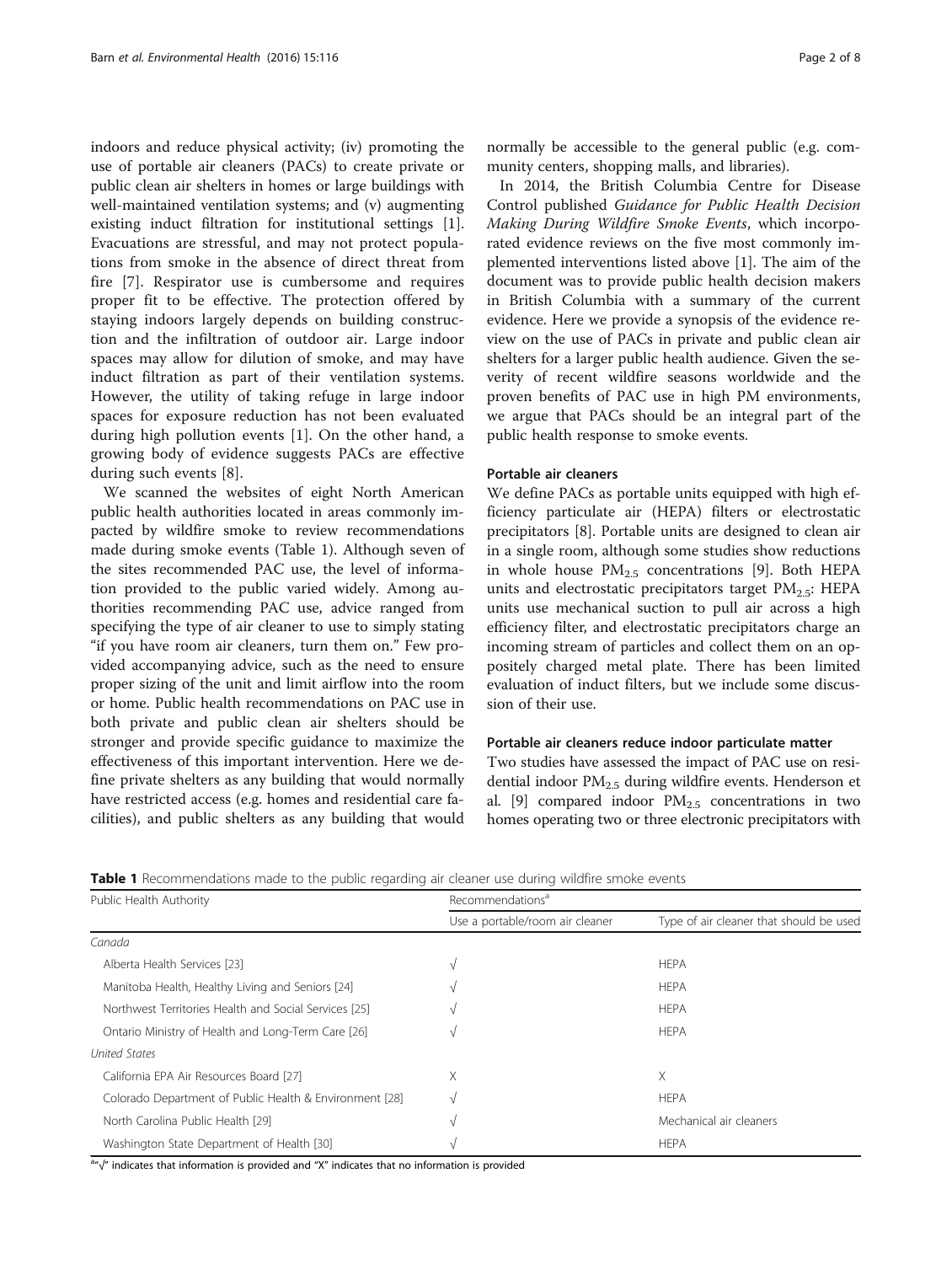two control homes that had no PACs. Sampling occurred over 24 to 48 h periods during wildfire events. Authors reported 63 to 88% lower  $PM_{2.5}$  concentrations in homes with PACs [\[9](#page-6-0)]. Barn et al. [[10](#page-6-0)] investigated the impact of HEPA filters on infiltration efficiency, a measure of the contribution of outdoor  $PM_{2.5}$  to indoor concentrations. One PAC was operated in each home. Sampling occurred over consecutive 48-h periods when homes were impacted by smoke from wildfires or residential wood burning [[10](#page-6-0)]. The study used a randomized crossover design, in which the HEPA filter was in place during one 24-h period and removed (control period) during the other 24-h period, with the order of filtration and control period selected randomly [[10](#page-6-0)]. Among homes impacted by wildfire smoke  $(n = 13)$ , a lower mean infiltration efficiency ( $\pm$  standard deviation) was found for filtration  $(19% \pm 20%)$  compared with control  $(61\% \pm 27\%)$  periods [[10](#page-6-0)].

Most studies of PAC efficacy have assessed indoor PM<sub>2.5</sub> from residential wood burning, traffic-related air pollution, or environmental tobacco smoke [\[8](#page-6-0)]. Many of these studies have used the same randomized design described above, which is considered the best way to evaluate interventions in health research. These studies show that PACs can reduce indoor  $PM_{2.5}$  concentrations by 32–88%, with most of this variability being attributed to differences in study design, including the number of units used, the study duration, and the airflow in the room/home.

Few studies have investigated PAC use in very high pollution settings. Chen et al. [[11](#page-6-0)] reported a 57% reduction in indoor  $PM<sub>2.5</sub>$  concentrations with HEPA filter PAC use in college dormitories located in Shanghai, China, where mean indoor concentrations were 96.2 (25.8)  $\mu$ g/m<sup>3</sup> during the control period and outdoor concentrations were 102 (11.7)  $\mu$ g/m<sup>3</sup>. We are conducting a randomized controlled trial to assess HEPA filter use and fetal growth in Ulaanbaatar, Mongolia, where residential coal burning results in average wintertime outdoor  $PM_{2.5}$  concentrations of 250 μg/m<sup>3</sup> [\[12\]](#page-6-0). Preliminary results show that PACs can reduce indoor  $PM_{2.5}$  concentrations by approximately 26%, on average (unpublished data).

# Potential health benefits

Two studies have investigated the potential health benefits of PAC use during wildfires. Mott et al. [\[13](#page-6-0)] examined respiratory symptoms and interventions among residents of the Hoopa Valley National Indian Reservation in California during a wildfire that was active from August 23 to November 3, 1999. Residents were surveyed about their respiratory symptoms before, during, and after the event, and about their use of four targeted interventions: portable HEPA filter air cleaners; public service announcements; face masks (N95 and nonfiltered); and hotel vouchers to facilitate evacuation. The distribution of PACs and hotel vouchers was prioritized among those with pre-existing conditions. Ninety-eight participants (34%) reported using PACs for an average of 19.2 (95% CI: 17.8, 20.7) hours a day on 14.9 (95% CI: 11.8, 18.1) days during the smoke event. Increased duration of PAC use was associated with decreased odds of reporting worsening respiratory symptoms  $(OR = 0.54,$ confidence interval not reported). Null effects were found for mask use and evacuation [\[13](#page-6-0)]. Authors noted that approximately half of the PAC users operated the units during the 3 days when  $PM_{10}$  concentrations were highest, while only 17% of those using hotel vouchers had evacuated the area during this same period. The inability to take time away from work was reported as the main reason for residents choosing not to evacuate, but no other factors related to uptake or use of the interventions were reported. Findings from this study, although limited by recall bias and lack of exposure measurements, suggest that PACs may protect respiratory health during smoke events.

More recently, Fisk and Chan [[14\]](#page-6-0) modelled the potential health benefits and economic costs associated with filtration in homes during a 2003 wildfire smoke event that affected six counties in southern California. Health benefits were quantified as reductions in premature deaths and hospital admissions related to asthma, bronchitis, chronic obstructive pulmonary disease, and pneumonia. Cost estimates were based on purchase and operational costs associated with implementation of six intervention scenarios in (i) all homes, and (ii) homes of older adults (≥65 years) only, who were assumed to spend more time indoors at home compared with the general population. Three out of six intervention scenarios involved the use of PACs (as a stand-alone intervention or in conjunction with low and high efficiency induct filtration), with the remaining scenarios based on induct filtration only. Mean reductions in indoor  $PM_{2.5}$ concentrations of 45, 51 and 62% were estimated for PAC only use, PAC use with low efficiency induct filtration, and PAC use with high efficiency induct infiltration, respectively. In comparison, mean reductions for scenarios involving induct filtration ranged from 11 to 47%. The scenarios included continuous use of forced air systems with low efficiency filters (24%), continuous use of forced air systems with high efficiency filters (47%), and intermittent use of forced air systems with high efficiency filters (11%). The mean reduction in indoor  $PM<sub>2.5</sub>$  concentrations by PACs alone was equivalent to that associated with continuous use of high efficiency induct filtration. During the wildfire period, 133 (95% CI: 26, 262) premature deaths and 417 (95% CI: 265, 655) respiratory hospital admissions were attributed to smoke among a total estimated population of 20.5 million. Model results estimated that use of PACs alone may have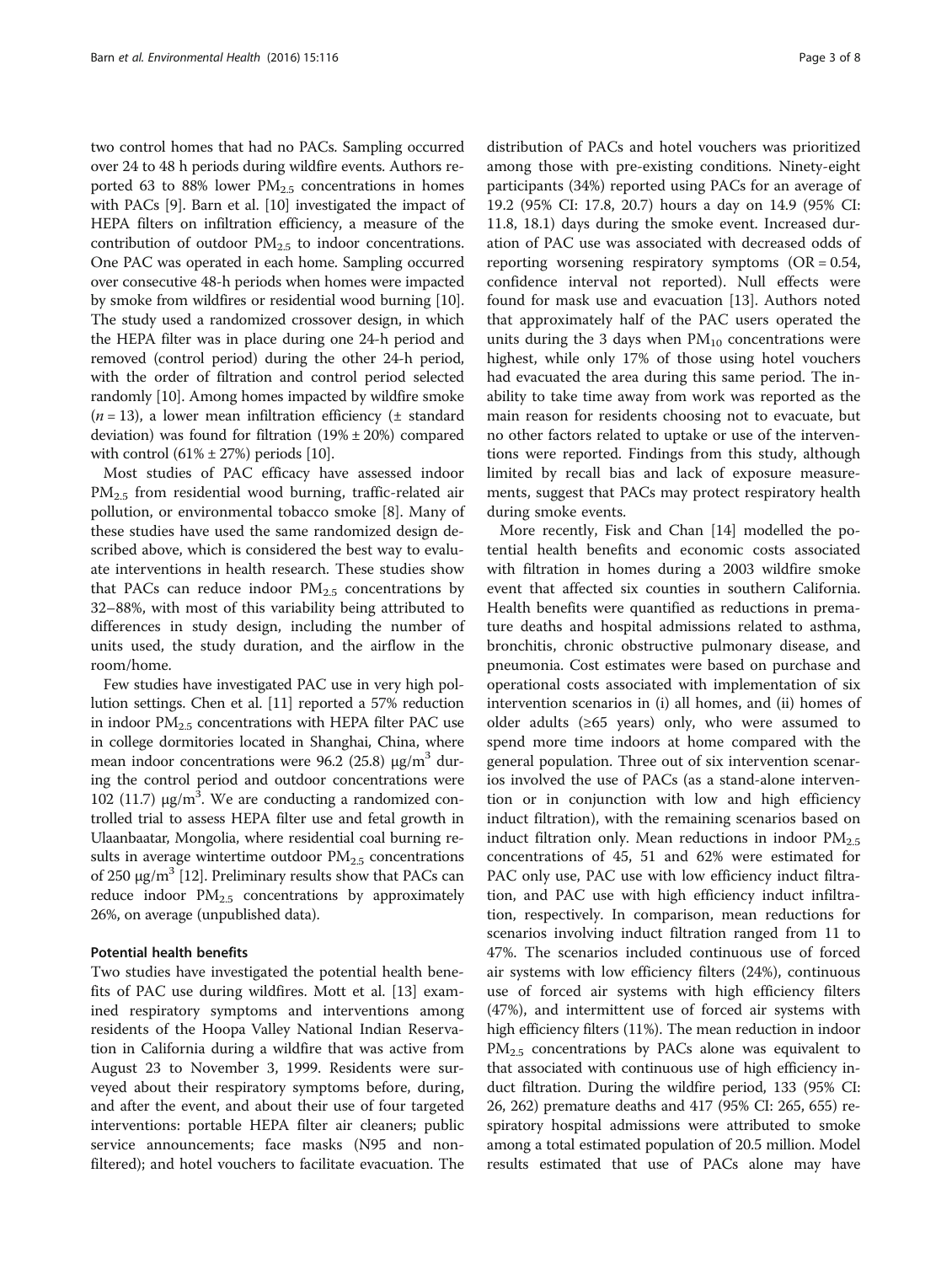reduced smoke-related deaths and hospital admissions by 30 and 45%, respectively [[14\]](#page-6-0). Targeted PAC use among older adults may have resulted in reductions of 50 and 78%, respectively [\[14](#page-6-0)]. Targeted implementation of PAC use among older persons was economically feasible, being associated with costs of \$368 million (based 1.53 million homes and \$239/PAC), and healthrelated benefits of \$445 million (deaths and hospital admissions avoided) [[14\]](#page-6-0).

The benefits of PAC use for respiratory health are well-studied, with much of the literature suggesting their use in homes can improve asthma- and allergy-related symptoms [[15](#page-6-0)]. Filtration efficiency of allergens may be greater because allergens tend to be larger than  $PM_{2.5}$ (in the 5 to 30  $\mu$ m range). More recently, several studies have evaluated the effects of PAC use on cardiovascular health (Table [2\)](#page-4-0). These studies have mostly used randomized designs to evaluate objective health outcomes. To date, PAC use has been linked to improvements in cardiovascular indicators such as endothelial function [[16, 17\]](#page-6-0), systemic inflammation [\[11, 17\]](#page-6-0), and blood pressure [[11, 18\]](#page-6-0). These studies report benefits over 2–7 days of PAC use, the typical duration of smoke episodes. The mean and median baseline  $PM_{2.5}$  concentrations were low ( $\leq 8 \text{ }\mu\text{g/m}^3$ ) in two studies that reported null associations [[19, 20](#page-6-0)]. Another study reported higher blood concentrations of IL-6, a marker of inflammation, with PAC use [[21\]](#page-6-0). The filtration (PAC use) and control (no PAC use) periods were randomly assigned for each participant. The authors noted that baseline differences in IL-6 concentrations and use of anti-inflammatory medication between groups who received the intervention in the first half versus the second half of the study could in part explain these findings [\[21\]](#page-6-0).

# Implementing PAC use

Unfortunately, very little has been published on the considerations and challenges of implementing widespread PAC use during smoke events, and more evidence would benefit the public health community. Regardless, several considerations are likely required for successful implementation of the intervention, including: the intensity and duration of the smoke event; timing and preparation for implementation; costs, availability, and accessibility of the units; public health messaging; and needs of the community. Smoke from landscape fires is unpredictable, and timely management of exposures may require a large number of units over a short time period. Additionally, the costs of purchasing PACs may be prohibitive unless subsidized or provided free-of-charge to community members. Public health authorities may want to consider targeted implementation of PAC use among susceptible sub-populations in their primary response, but may need to expand the response to the general public for longer and/or more intense smoke events. Susceptible groups include people with preexisting conditions, pregnant women, infants, children, older adults, and people of lower socioeconomic status [[3, 14](#page-6-0)]. Guidance on effective PAC use should include information on types of units, appropriate sizing, limiting ventilation to reduce entry of outdoor air, and potential risks from heat and indoor-generated pollutants. The Clean Air Delivery Rate (CADR) is a voluntary industry rating system developed for portable HEPA filter devices that can provide guidance on appropriate sizing. The CADR ratings are listed on some units, and describe their efficiencies at different room sizes based on three pollutants: tobacco smoke, dust, and pollen [\[22\]](#page-6-0). The CADR rating for tobacco smoke is most relevant to wildfire smoke [[22\]](#page-6-0).

The use of both private and public clean air shelters should be considered in the public health response to landscape fire smoke. In addition to staying indoors in homes, community members may also be advised to spend time in designated public clean air shelters, such as shopping malls and libraries, which ideally limit the entry of outdoor air and allow for dilution of smoke. Taking advantage of existing induct filtration or air conditioning in large buildings is a practical approach, particularly when these systems use high efficiency filtration. However, some buildings may only be equipped to operate low efficiency filters that provide limited benefits with respect to exposure reduction. In such situations, PACs can offer a flexible solution to temporarily augment existing low efficiency induct filtration systems, given that portable air cleaners are adequately sized to clean these spaces. The ability of individuals to access public clean air shelters should also be considered. Although these shelters can provide benefits to larger populations, travel to these spaces may be difficult for some, particularly during smoky conditions, and time spent there is typically intermittent. On the other hand, filtration in residential buildings can offer benefits that are more continuous because people may spend more time in private clean air shelters than in public clean air shelters, especially those at highest risk. The continued evaluation of PAC use during wildfires in private and public spaces could help to establish best practice guidelines.

# Conclusions

Landscape fires can expose communities to high concentrations of  $PM_{2.5}$  and other pollutants. Many wellconducted studies show that PACs can lower indoor  $PM<sub>2.5</sub>$  exposures and benefit respiratory and cardiovascular health. Public health officials should promote PAC use as a fundamental part of their response to smoke from landscape fires.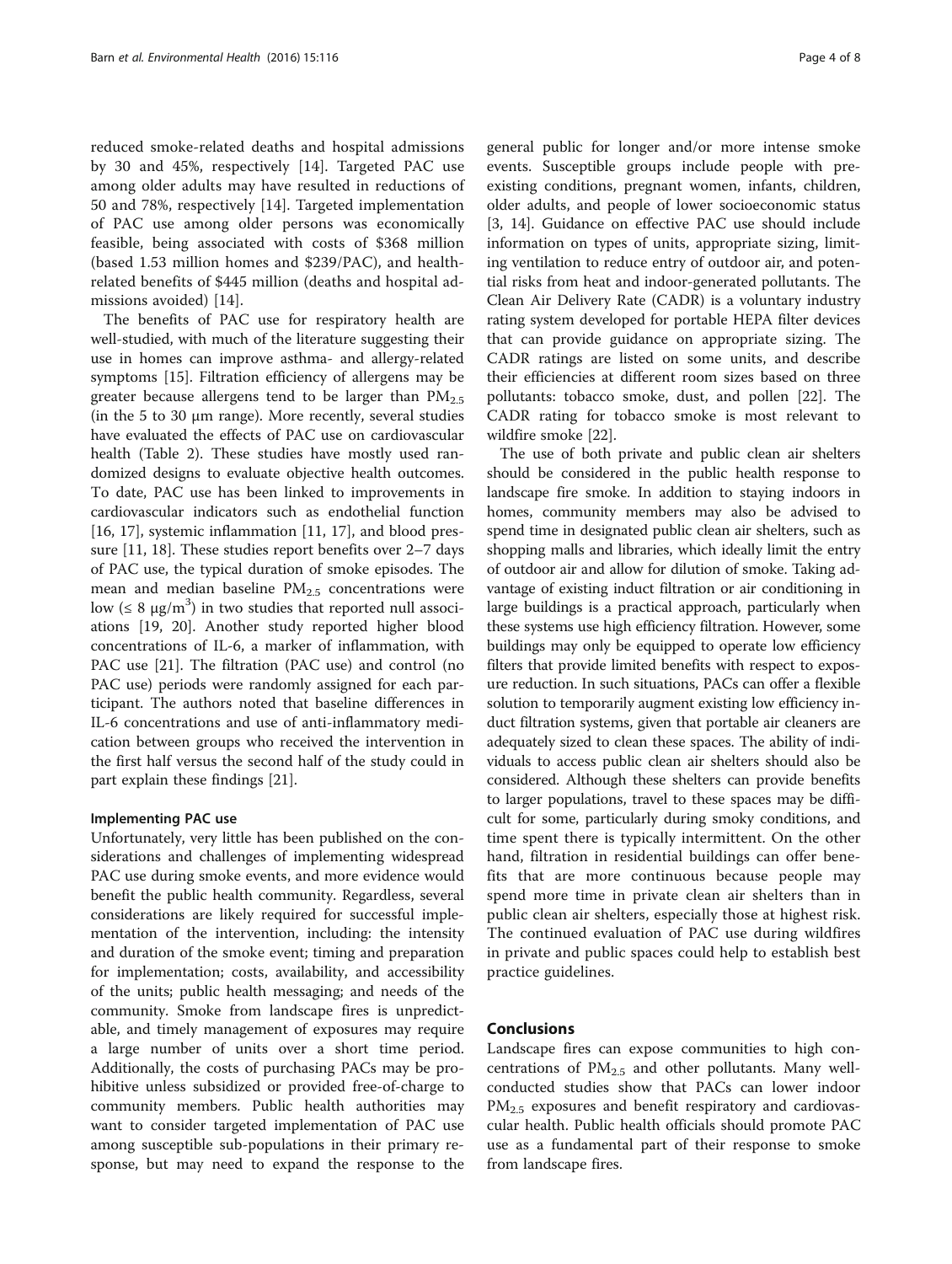| Authors (year)          | Type of PAC and study design                                                                                                                                                                                                                                                                                               | Exposure, outcome <sup>a</sup> , location, and<br>study population                                                                                                                                                                                                                                                                    | Main findings                                                                                                                                                                                                                                                                                                                                                                                                                                                                                                                           |
|-------------------------|----------------------------------------------------------------------------------------------------------------------------------------------------------------------------------------------------------------------------------------------------------------------------------------------------------------------------|---------------------------------------------------------------------------------------------------------------------------------------------------------------------------------------------------------------------------------------------------------------------------------------------------------------------------------------|-----------------------------------------------------------------------------------------------------------------------------------------------------------------------------------------------------------------------------------------------------------------------------------------------------------------------------------------------------------------------------------------------------------------------------------------------------------------------------------------------------------------------------------------|
| Brauner et al. [16]     | <b>HEPA</b> filter<br>Two PACs were operated in each home<br>for 4 days. Units were randomly operated<br>with the filter (filtration period) and<br>without the filter (control period) each for<br>half the study period.                                                                                                 | Traffic related $PM_{2.5}$<br>Endothelial function (RHI)<br>Copenhagen, Denmark<br>Older adults aged 60-75 years;<br>$n = 45$                                                                                                                                                                                                         | Exposure: Indoor $PM_{25}$ concentrations were reduced by<br>62%. Geometric mean indoor PM <sub>25</sub> concentrations were<br>4.7 $\mu$ g/m <sup>3</sup> (95% confidence interval (CI): 3.9, 5.7 $\mu$ g/m <sup>3</sup> )<br>during the filtration period and 12.6 $\mu$ g/m <sup>3</sup> (95% CI: 11.2,<br>14.1 $\mu q/m^3$ ) during the control period.<br>Health: RHI increased by 8.1% (95% CI: 0.4, 16.3%).                                                                                                                      |
| Allen et al. [17]       | <b>HEPA</b> filter<br>Two PACs were operated in each home<br>for 14 days. Units were randomly operated<br>with the filter (filtration period) and without<br>the filter (control period) each for half the<br>study period.                                                                                                | Wood smoke related $PM_{2.5}$<br>Endothelial function (RHI);<br>inflammation (CRP)<br>Northern British Columbia, Canada<br>Adults aged 20-63 years; $n = 45$                                                                                                                                                                          | Exposure: Indoor $PM_{2.5}$ concentrations were reduced<br>by 59%. Mean (standard deviation) indoor $PM_{25}$<br>concentrations were 4.6 (2.6) $\mu q/m^3$ during the filtration<br>period and 11.2 (6.1) $\mu q/m^3$ during the control period.<br>Health: RHI increased by 9.4% (95% CI: 0.9, 18%) and<br>CRP decreased by 32.6% (95% CI: 4.4, 60.9%).                                                                                                                                                                                |
| Weichenthal et al. [18] | Electrostatic precipitator<br>One PAC was operated in each home for<br>14 days. Units were randomly operated<br>with the precipitating plates (filtration<br>period) and without the plates (control<br>period) each for half the study period.                                                                            | Indoor $PM_{25}$ (no specific source)<br>Blood pressure<br>Manitoba, Canada<br>Children and adults aged<br>11-64 years; $n = 37$                                                                                                                                                                                                      | Exposure: Indoor $PM_{25}$ concentrations were reduced by<br>52%. Mean (standard deviation) indoor PM <sub>25</sub><br>concentrations were 30.0 (30) $\mu q/m^3$ during the filtration<br>period and 61.0 (64) $\mu q/m^3$ during the control period.<br>Health: Systolic blood pressure decreased by 7.9 mm Hg<br>(95% CI: -17, 0.82 mm Hg) and diastolic blood pressure<br>decreased by 4.5 mm Hg (95% CI: -11, 2.4 mm Hg).                                                                                                           |
| Karottki et al. [19]    | Electrostatic precipitator<br>Two PACs were operated in each home<br>for 14 days. Units were randomly operated<br>with the precipitating plates (filtration period)<br>and without the plates (control period)<br>each for half the study period.                                                                          | Traffic related $PM_{2.5}$<br>Endothelial function (RHI);<br>inflammation (CRP); blood pressure<br>Greater Copenhagen, Denmark<br>Older adults aged 51-81 years; $n = 48$                                                                                                                                                             | Exposure: Indoor $PM_{2.5}$ concentrations were reduced by<br>46% overall, but large variations in efficacy were seen<br>within and across homes. Median (5th-95th percentile)<br>indoor PM <sub>25</sub> concentrations were 4.3 $\mu$ g/m <sup>3</sup> (0.2–12.2)<br>during the filtration period and 8.0 $\mu$ g/m <sup>3</sup> (3.4-20.7)<br>during the control period.<br>Health: No significant effects.                                                                                                                          |
| Chen et al. 2015 [11]   | Electrostatic precipitator<br>One PAC was operated in each room (in<br>college dormitory) for two 48 h periods,<br>which were separated by a 2 week<br>washout period. Units were randomly<br>operated with the filter (filtration period)<br>and without the filter (control period) each<br>for one of the 48 h periods. | Indoor $PM_{25}$ (no specific source)<br>Shanghai, China<br>Inflammation (CRP, fibrinogen,<br>P-selectin, MCP-1, IL-1ß, TNF-a, IL-6, MPO);<br>blood coaqulation (sCD4OL, PAI-1, t-PA, D-dimer);<br>vasoconstriction (ET-1, ACE); blood pressure<br>College students with a mean<br>(standard deviation) age of 23 (2) years; $n = 35$ | Exposure: Indoor $PM_{25}$ concentrations were reduced<br>by 57%. Mean (SD) indoor $PM_{2.5}$ concentrations were<br>41.3 (17.6) $\mu$ g/m <sup>3</sup> during the filtration period and<br>96.2 (25.8) $\mu q/m^3$ during the control period.<br>Health: Geometric mean concentrations of several<br>markers of inflammation and coagulation were reduced:<br>MCP-1 by 17.5% (95% Cl: 5.5, 30.8%), IL-1β by 68.1%<br>(95% Cl: 44.3, 81.7%), MPO by 32.8% (95% Cl: 5.3, 67.5%),<br>and sCD4OL by 64.9% (95% Cl: 30.3, 82.3%). Geometric |

<span id="page-4-0"></span>Table 2 Summary of studies investigating portable air cleaner (PAC) use and indicators of cardiovascular health

mean systolic and diastolic blood pressure decreased by 2.7% (95% CI: 0.4, 5.1%) and 4.8% (95% CI: 1.2, 8.5%),

respectively.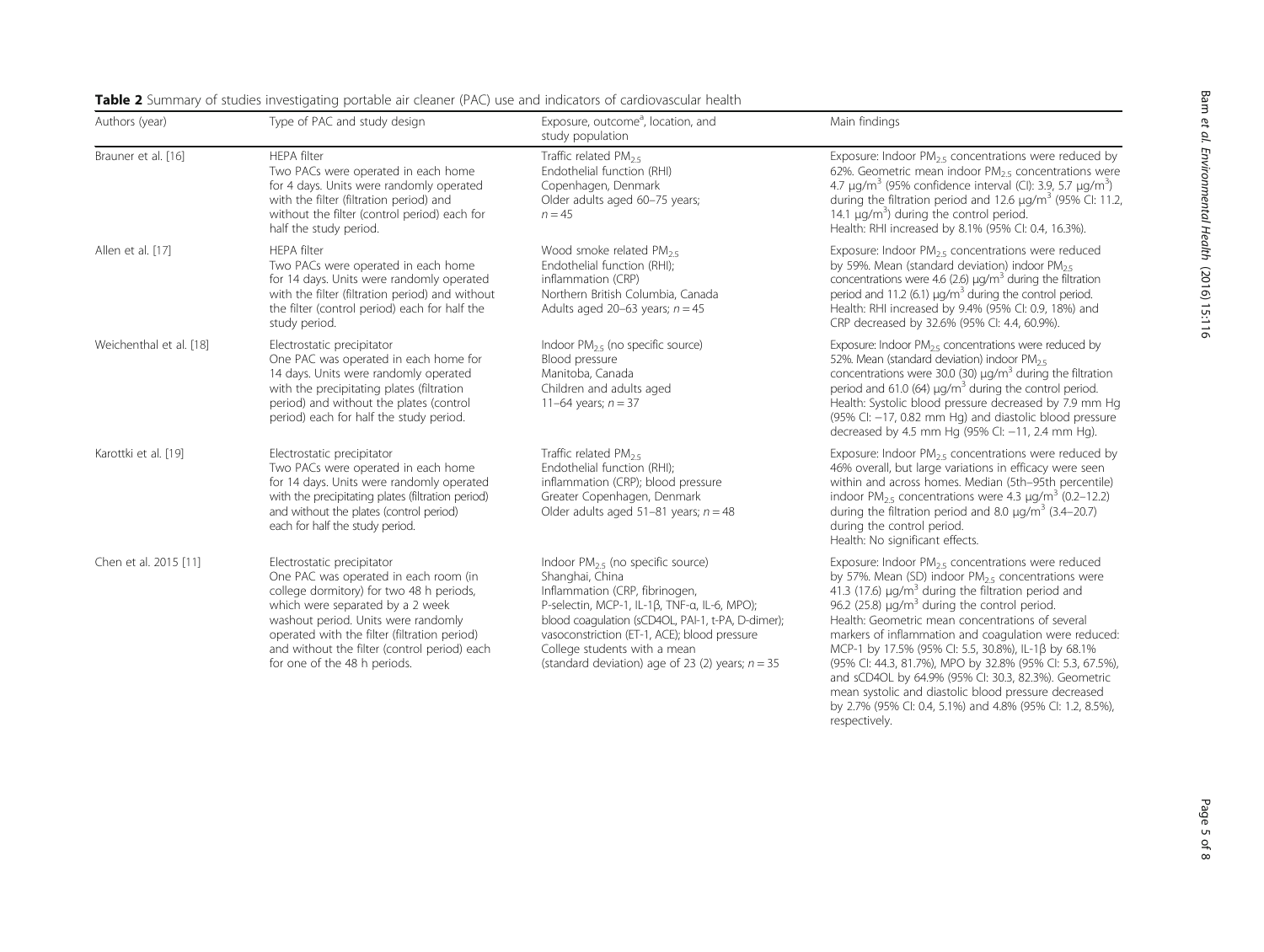Table 2 Summary of studies investigating portable air cleaner (PAC) use and indicators of cardiovascular health (Continued)

| Kajbafzadeh et al. [20]    | <b>HFPA</b> filter<br>Two PACs were operated in each home<br>for 14 days. Units were randomly operated<br>with the filter (filtration period) and<br>without the filter (control period) each<br>for half the study period.        | Wood smoke or traffic-related $PM_{2.5}$<br>Endothelial function (RHI); inflammation<br>$(CRP, IL-6)$<br>Greater Vancouver area, Canada<br>Adults aged 19-72 years; $n = 83$                                                             | Exposure: Indoor $PM_{25}$ concentrations were reduced<br>by 40%. Mean (standard deviation) indoor $PM_{25}$<br>concentrations were 4.3 (3.7) $\mu q/m^3$ during the filtration<br>period and 7.1 (6.1) $\mu q/m^3$ during the control period.<br>Health: No significant effects. |
|----------------------------|------------------------------------------------------------------------------------------------------------------------------------------------------------------------------------------------------------------------------------|------------------------------------------------------------------------------------------------------------------------------------------------------------------------------------------------------------------------------------------|-----------------------------------------------------------------------------------------------------------------------------------------------------------------------------------------------------------------------------------------------------------------------------------|
| Padro-Martinez et al. [21] | HEPA filter (window unit)<br>Two PACs were operated in each home<br>for 42 days. Units were randomly operated<br>with the filter (filtration period) and without<br>the filter (control period) each for half the<br>study period. | Traffic-related ultrafine particles (< 100 nm)<br>Inflammation (IL-6, CRP, fibrinogen, TNF-RII);<br>blood pressure<br>Somerville, Massachusetts, United States<br>Older adults with mean (standard) age<br>of 53.6 (9.2) years; $n = 20$ | Exposure: Particle counts were reduced by 45%<br>(ranged from 0 to 68%).<br>Health: IL-6 concentrations were on average 49.6%<br>(95% CI: 5.90, 93.3%) lower during the control period<br>compared with the filtration period.                                                    |

<sup>a</sup>RHI reactive hyperemia index, CRP c-reactive protein, MCP monocyte chemoattractant protein, IL interleukin, TNF tumor necrosis factor, MPO myeloperoxidase, sCD40L soluble CD40 ligand, PAI plasminogen activator inhibitor, t-PA tissue plasminogen activator, ET-1 endothelin-1, ACE angiotensin-converting enzyme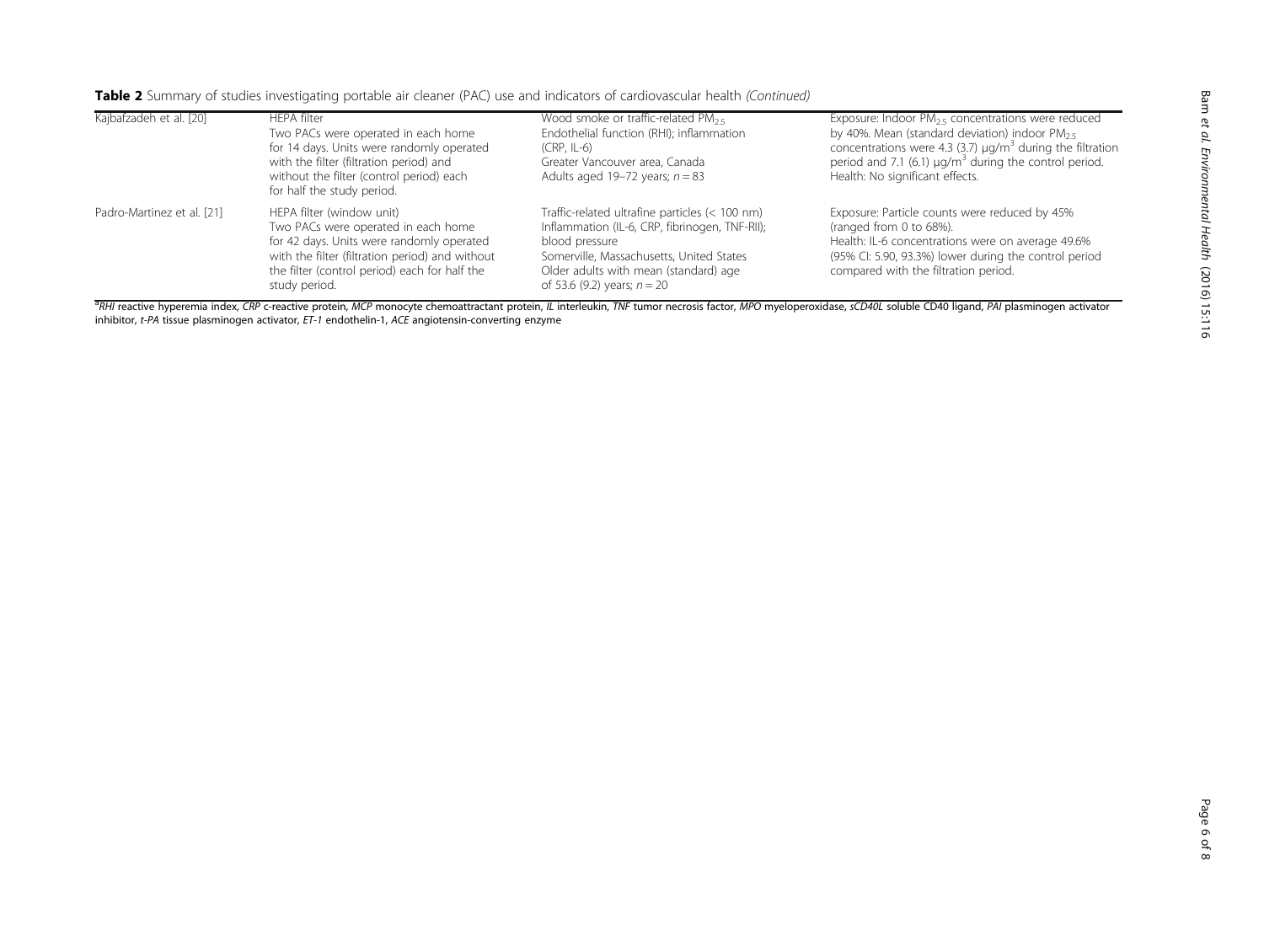# <span id="page-6-0"></span>Abbreviations

CADR: Clean air delivery rate; HEPA: High efficiency particulate air; PAC: Portable air cleaner

### Acknowledgments

Not applicable

#### Funding

This work was funded by Health Canada's Environmental Health Program/BC Region (contract number 4500085055).

## Availability of data and materials

Data sharing not applicable to this article as no datasets were generated or analysed during the current study.

## Authors' contributions

PB, CE and SB conceived of the paper. All authors contributed to its development and writing, and approved the final manuscript.

#### Competing interests

Ryan W. Allen has received in-kind research support in the form of discounted air purifiers from Woongjin-Coway.

#### Consent for publication

Not applicable.

#### Ethics approval and consent to participate Not applicable.

#### Author details

<sup>1</sup> Environmental Health Services, British Columbia Centre for Disease Control, 655 West 12th Avenue, Vancouver, BC V5Z 4R4, Canada. <sup>2</sup>National Collaborating Centre for Environmental Health, 200-601 West Broadway, Vancouver, BC V5Z 4C2, Canada. <sup>3</sup>Office of the Chief Medical Officer of Health, P.O. Box 2703, Whitehorse, Yukon Y1A 2C6, Canada. <sup>4</sup>Faculty of Health Sciences, Simon Fraser University, 8888 University Drive, Burnaby, BC V5A 1S6, Canada.

# Received: 2 June 2016 Accepted: 19 November 2016 Published online: 25 November 2016

# References

- 1. Elliott C. Guidance for BC public health decision makers during wildfire smoke events. Vancouver: British Columbia Centre for Disease Control; 2014. Available from: [http://www.bccdc.ca/resource-gallery/Documents/](http://www.bccdc.ca/resource-gallery/Documents/Guidelines%20and%20Forms/Guidelines%20and%20Manuals/Health-Environment/WFSG_BC_guidance_2014_09_03trs.pdf) [Guidelines%20and%20Forms/Guidelines%20and%20Manuals/Health-](http://www.bccdc.ca/resource-gallery/Documents/Guidelines%20and%20Forms/Guidelines%20and%20Manuals/Health-Environment/WFSG_BC_guidance_2014_09_03trs.pdf)[Environment/WFSG\\_BC\\_guidance\\_2014\\_09\\_03trs.pdf.](http://www.bccdc.ca/resource-gallery/Documents/Guidelines%20and%20Forms/Guidelines%20and%20Manuals/Health-Environment/WFSG_BC_guidance_2014_09_03trs.pdf)
- 2. Liu YQ, Stanturf J, Goodrick S. Trends in global wildfire potential in a changing climate. For Ecol Manage. 2010;259(4):685–97.
- 3. Liu JC, Pereira G, Uhl SA, Bravo MA, Bell ML. A systematic review of the physical health impacts from non-occupational exposure to wildfire smoke. Environ Res. 2015;136:120–32.
- 4. Reid CE, Brauer M, Johnston FH, Jerrett M, Balmes JR, Elliott CT. Critical review of health impacts of wildfire smoke exposure. Environ Health Perspect. 2016;124(9):1334–43.
- 5. Johnston F, Hanigan I, Henderson S, Morgan G, Bowman D. Extreme air pollution events from bushfires and dust storms and their association with mortality in Sydney, Australia 1994-2007. Environ Res. 2011;111(6):811–6.
- 6. Haikerwal A, Akram M, Del Monaco A, Smith K, Sim MR, Meyer M, et al. Impact of fine particulate matter (PM2.5) exposure during wildfires on cardiovascular health outcomes. J Am Heart Assoc. 2015; 4(7). doi: [10.1161/JAHA.114.001653](http://dx.doi.org/10.1161/JAHA.114.001653)
- 7. Krstic N, Henderson SB. Use of MODIS data to assess atmospheric aerosol before, during, and after community evacuations related to wildfire smoke. Remote Sens Environ. 2015;166:1–7.
- Barn P. Evidence review: home and community clean air shelters to protect public health during wildfire smoke events. In: Elliott C, Rideout K, editors. Wildfire and smoke guidelines. Vancouver: British Columbia Centre for Disease Control; 2014.
- 9. Henderson DE, Milford JB, Miller SL. Prescribed burns and wildfires in Colorado: impacts of mitigation measures on indoor air particulate matter. J Air Waste Manag Assoc. 2005;55(10):1516–26.
- 10. Barn P, Larson T, Noullett M, Kennedy S, Copes R, Brauer M. Infiltration of forest fire and residential wood smoke: an evaluation of air cleaner effectiveness. J Expo Sci Environ Epidemiol. 2008;18(5):503–11.
- 11. Chen R, Zhao A, Chen H, Zhao Z, Cai J, Wang C, et al. Cardiopulmonary benefits of reducing indoor particles of outdoor origin: a randomized, double-blind crossover trial of air purifiers. J Am Coll Cardiol. 2015; 65(21):2279–87.
- 12. Allen RW, Gombojav E, Barkhasragchaa B, Byambaa T, Lkhasuren O, Amram O, et al. An assessment of air pollution and its attributable mortality in Ulaanbaatar, Mongolia. Air Qual Atmos Health. 2013;6(1): 137–50.
- 13. Mott JA, Meyer P, Mannino D, Redd SC, Smith EM, Gotway-Crawford C, et al. Wildland forest fire smoke: health effects and intervention evaluation, Hoopa, California, 1999. West J Med. 2002;176(3):157–62.
- 14. Fisk WJ, Chan WR. Health benefits and costs of filtration interventions that reduce indoor exposure to PM2.5 during wildfires. Indoor Air. 2016 [Epub ahead of print].
- 15. Sublett JL. Effectiveness of air filters and air cleaners in allergic respiratory diseases: a review of the recent literature. Curr Allergy Asthma Rep. 2011;11(5):395–402.
- 16. Brauner EV, Forchhammer L, Moller P, Barregard L, Gunnarsen L, Afshari A, et al. Indoor particles affect vascular function in the aged: an air filtrationbased intervention study. Am J Respir Crit Care Med. 2008;177(4):419–25.
- 17. Allen RW, Carlsten C, Karlen B, Leckie S, Eeden S, Vedal S, et al. An air filter intervention study of endothelial function among healthy adults in a woodsmoke-impacted community. Am J Respir Crit Care Med. 2011;183(9): 1222–30.
- 18. Weichenthal S, Kulka R, Dubeau A, Martin C, Wang D, Dales R. Traffic-related air pollution and acute changes in heart rate variability and respiratory function in urban cyclists. Environ Health Perspect. 2011;119(10):1373–8.
- 19. Karottki DG, Spilak M, Frederiksen M, Gunnarsen L, Brauner EV, Kolarik B, et al. An indoor air filtration study in homes of elderly: cardiovascular and respiratory effects of exposure to particulate matter. Environ Health. 2013;12:116.
- 20. Kajbafzadeh M, Brauer M, Karlen B, Carlsten C, van Eeden S, Allen RW. The impacts of traffic-related and woodsmoke particulate matter on measures of cardiovascular health: a HEPA filter intervention study. Occup Environ Med. 2015;72(6):394–400.
- 21. Padro-Martinez LT, Owusu E, Reisner E, Zamore W, Simon MC, Mwamburi M, et al. A randomized cross-over air filtration intervention trial for reducing cardiovascular health risks in residents of public housing near a highway. Int J Environ Res Public Health. 2015;12(7):7814–38.
- 22. U.S. Environmental Protection Agency. Residential air cleaners (second edition): a summary of available information. EPA 402-F-09-002. Washington: EPA; 2009. Available from: [https://www.epa.gov/indoor-air-quality-iaq/](https://www.epa.gov/indoor-air-quality-iaq/residential-air-cleaners-secondedition-summary-available-information) [residential-air-cleaners-secondedition-summary-available-information](https://www.epa.gov/indoor-air-quality-iaq/residential-air-cleaners-secondedition-summary-available-information).
- 23. Alberta Health Services. Ways to lower smoke exposures from fires. Edmonton: Alberta Health Services; 2016. Available from: [http://www.](http://www.albertahealthservices.ca/assets/wf/eph/wf-eh-ways-lower-smoke-exposure-from-fires-fmm-fire.pdf) [albertahealthservices.ca/assets/wf/eph/wf-eh-ways-lower-smoke-exposure](http://www.albertahealthservices.ca/assets/wf/eph/wf-eh-ways-lower-smoke-exposure-from-fires-fmm-fire.pdf)[from-fires-fmm-fire.pdf.](http://www.albertahealthservices.ca/assets/wf/eph/wf-eh-ways-lower-smoke-exposure-from-fires-fmm-fire.pdf)
- 24. Manitoba Health Seniors and Active Living. Health effects of smoke exposure due to wildland fires. [Internet]. Winnipeg, MB: Manitoba Health. Available from: [http://www.gov.mb.ca/health/publichealth/](http://www.gov.mb.ca/health/publichealth/environmentalhealth/smoke.html) [environmentalhealth/smoke.html](http://www.gov.mb.ca/health/publichealth/environmentalhealth/smoke.html). Accessed 27 May 2016.
- 25. Northwest Territories Health and Social Services, Office of the Chief Public Health Officer. Health effects of smoke exposure due to forest fires. Yellowknife: Northwest Territories Health and Social Services; 2015. Available from: [http://www.hss.gov.nt.ca/sites/www.hss.gov.nt.ca/files/health-effects](http://www.hss.gov.nt.ca/sites/www.hss.gov.nt.ca/files/health-effects-smokeexposure-forest-fires.pdf)[smokeexposure-forest-fires.pdf](http://www.hss.gov.nt.ca/sites/www.hss.gov.nt.ca/files/health-effects-smokeexposure-forest-fires.pdf).
- 26. Ontario Ministry of the Environment and Long Term Care. Emergency management. Forest fire smoke and your health. Toronto: Government of Ontario; 2015. Available from: [http://www.health.gov.on.ca/en/public/](http://www.health.gov.on.ca/en/public/programs/emu/fire_mn.aspx) [programs/emu/fire\\_mn.aspx.](http://www.health.gov.on.ca/en/public/programs/emu/fire_mn.aspx) Accessed 27 May 2016.
- 27. California Environmental Protection Agency Air Resources Board. Protect yourself from wildfire smoke. [Internet]. Sacramento, CA: California EPA Air Resources Board. Available from: [http://www.arb.ca.gov/videos/impacts\\_of\\_](http://www.arb.ca.gov/videos/impacts_of_smoke.htm) [smoke.htm](http://www.arb.ca.gov/videos/impacts_of_smoke.htm). Accessed 27 May 2016.
- 28. Colorado Department of Public Health & Environment. Colorado wildfire information. [Internet]. Denver, CO: Colorado Department of Public Health &